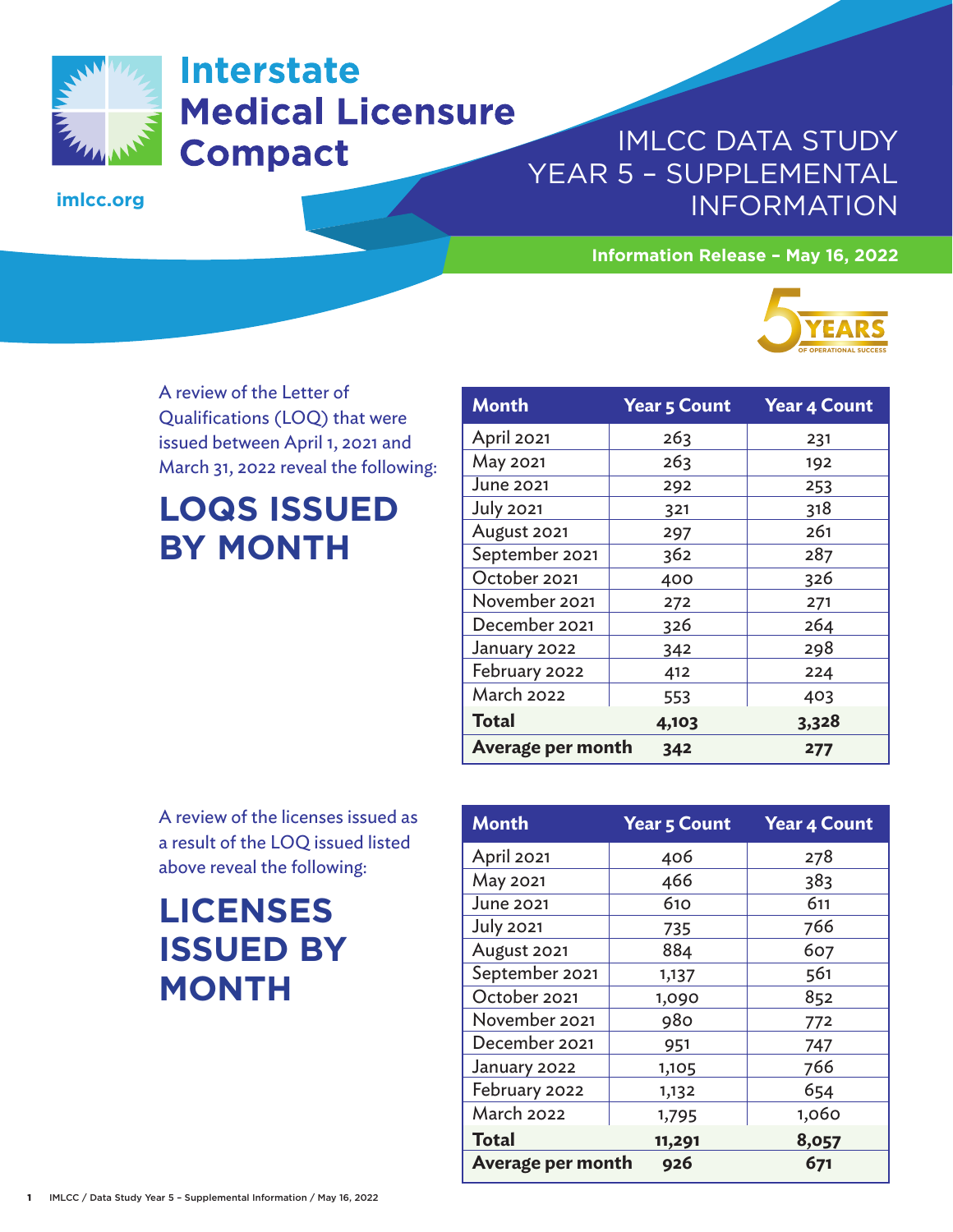## **LOQS ISSUED BY MEMBER BOARDS**

| <b>Member board</b>                                     | <b>Year 5 Count</b> | <b>Year 4 Count</b> |
|---------------------------------------------------------|---------------------|---------------------|
| Alabama Board of Medical Examiners                      | 109                 | 87                  |
| Arizona Board of Osteopathic Examiners                  | 30                  | 37                  |
| Arizona Medical Board                                   | 190                 | 217                 |
| Colorado Medical Board                                  | 429                 | 385                 |
| Georgia Composite Medical Board                         | 158                 | O                   |
| <b>Guam Board of Medical Examiners</b>                  | 6                   | $\circ$             |
| <b>Idaho Board of Medicine</b>                          | 55                  | 57                  |
| Illinois Division of Professional Regulation            | 402                 | 378                 |
| <b>Iowa Board of Medicine</b>                           | 78                  | 98                  |
| Kansas Board of Healing Arts                            | 59                  | 57                  |
| Kentucky Board of Medical Licensure                     | 120                 | 48                  |
| Louisiana Medical Board                                 | 69                  | $\circ$             |
| Maine Board of Licensure in Medicine                    | 56                  | 46                  |
| Maine Board of Osteopathic Licensure                    | 11                  | 7                   |
| Maryland Board of Physicians                            | 163                 | 195                 |
| Michigan Board of Medicine                              | 262                 | 209                 |
| Michigan Board of Osteopathic Medicine and Surgery      | 68                  | 50                  |
| Minnesota Board of Medical Practice                     | 134                 | 150                 |
| Mississippi State Board of Medical Licensure            | 83                  | 62                  |
| <b>Montana Board of Medical Examiners</b>               | 57                  | 42                  |
| Nebraska Board of Medicine and Surgery                  | 57                  | 74                  |
| Nevada State Board of Medical Examiners                 | 81                  | 80                  |
| Nevada State Board of Osteopathic Medicine              | 19                  | 16                  |
| New Hampshire Board of Medicine                         | 145                 | 52                  |
| North Dakota Board of Medicine                          | 31                  | 56                  |
| South Dakota Board of Medical and Osteopathic Examiners | 65                  | 52                  |
| Tennessee Board of Medical Examiners                    | 217                 | <b>180</b>          |
| Tennessee Board of Osteopathic Examiners                | 37                  | 19                  |
| <b>Texas Medical Board</b>                              | 56                  | о                   |
| Utah Osteopathic Physician and Surgeons Licensing Board | 16                  | 20                  |
| <b>Utah Physicians Licensing Board</b>                  | 203                 | 214                 |
| Washington Board of Osteopathic Medicine and Surgery    | 35                  | 35                  |
| Washington Medical Quality Assurance Commission         | 362                 | 179                 |
| West Virginia Board of Medicine                         | 45                  | 36                  |
| West Virginia Board of Osteopathic Medicine             | 5                   | $\overline{2}$      |
| Wisconsin Medical Examining Board                       | 155                 | 166                 |
| Wyoming Board of Medicine                               | 35                  | 22                  |
| <b>Total</b>                                            | 4,103               | 3,328               |